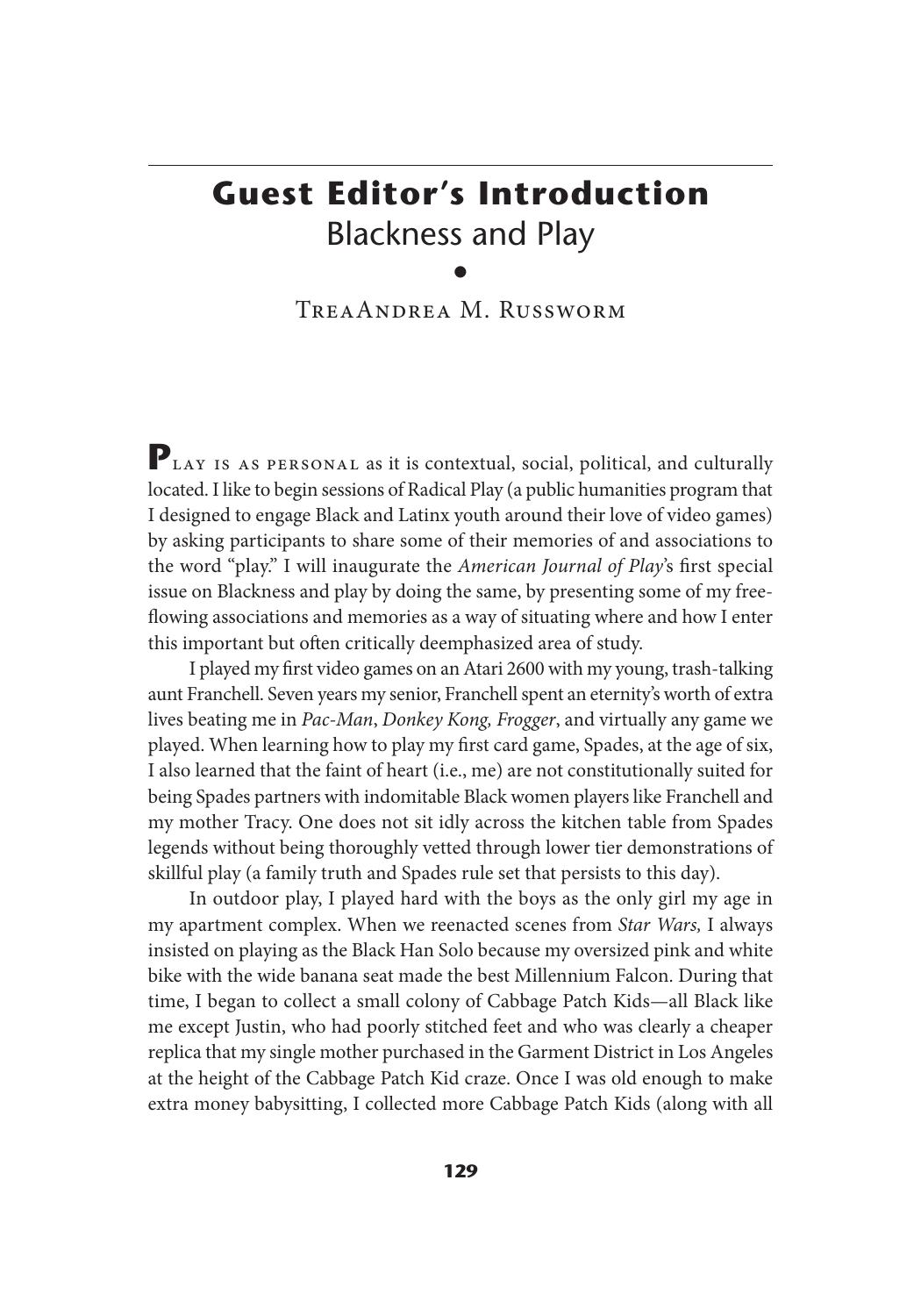of their furniture and accessories), and I began to amass a large display case full of He-Man and G.I. Joe action figures. I played volubly with my collections, and one of my favorite games was playing school with my silent but captive audience of Kids and action figures. In this role-playing imaginary, I would always teach them how to spell and write their names because, when I was born, a white nurse dared to joke that I would be lucky if I knew how to spell "TreaAndrea Marie Russworm" before I graduated from high school. (Dear Nurse Karen: Rest assured, I knew how to spell my name at the age of three, and my mother made sure I was reading before I started kindergarten. For your listening pleasure, I recommend Nas's classic "Hate Me Now.")

My predilection for collecting as playing has persisted into adulthood. However, instead of collecting dolls and action figures, now I transgress racial, gender, and class boundaries by playing in the mostly white, mostly male, and mostly wealthy hobby of wristwatch collecting, where I avidly research and hunt for rare wearable mechanical art. (By the way, at the time of this writing, Ralph Ellison's 1968 Omega Speedmaster is up for sale at Phillips's New York auction gallery. It is set to sell for \$20,000, an embarrassingly low price when compared to actor Paul Newman's watch that sold for \$17.8 million. The monetary discrepancy between the two collectors' items says a great deal about how much this particular scene of play values Black ingenuity.)

Always the only Black and queer woman on location (besides my spectating wife), these days I also play in the weird and competitive world of dog sports where I have trained our two extremely high-energy Airedale Terriers to excel in timed contests—primal play—by sniffing out rats that have been hidden and encased in tubes and bales of hay. As Nicki Minaj raps in DJ Khaled's song "Nobody," the pups and I are "addicted to winning and [we] can't be benched." We are well on our way to achieving the coveted title of Master Rat Hunters. And then too, as a professor who writes about and teaches classes on video games, I play at work every day.

But why begin this special issue in an academic journal with all of these deeply personal accounts of my random acts of play? I have offered a brief version of my own play history here because the multidisciplinary field of play studies (which has been predicated on notions of liberal humanism) assumes a privileged and protected subjective whiteness as the default agent of play. One way to begin to retrench the field's default assumptions in this regard is finally to listen to and center the experiences of Black, Indigenous, People of Color (BIPOC). The urgency of this need for specifically centering Black identity in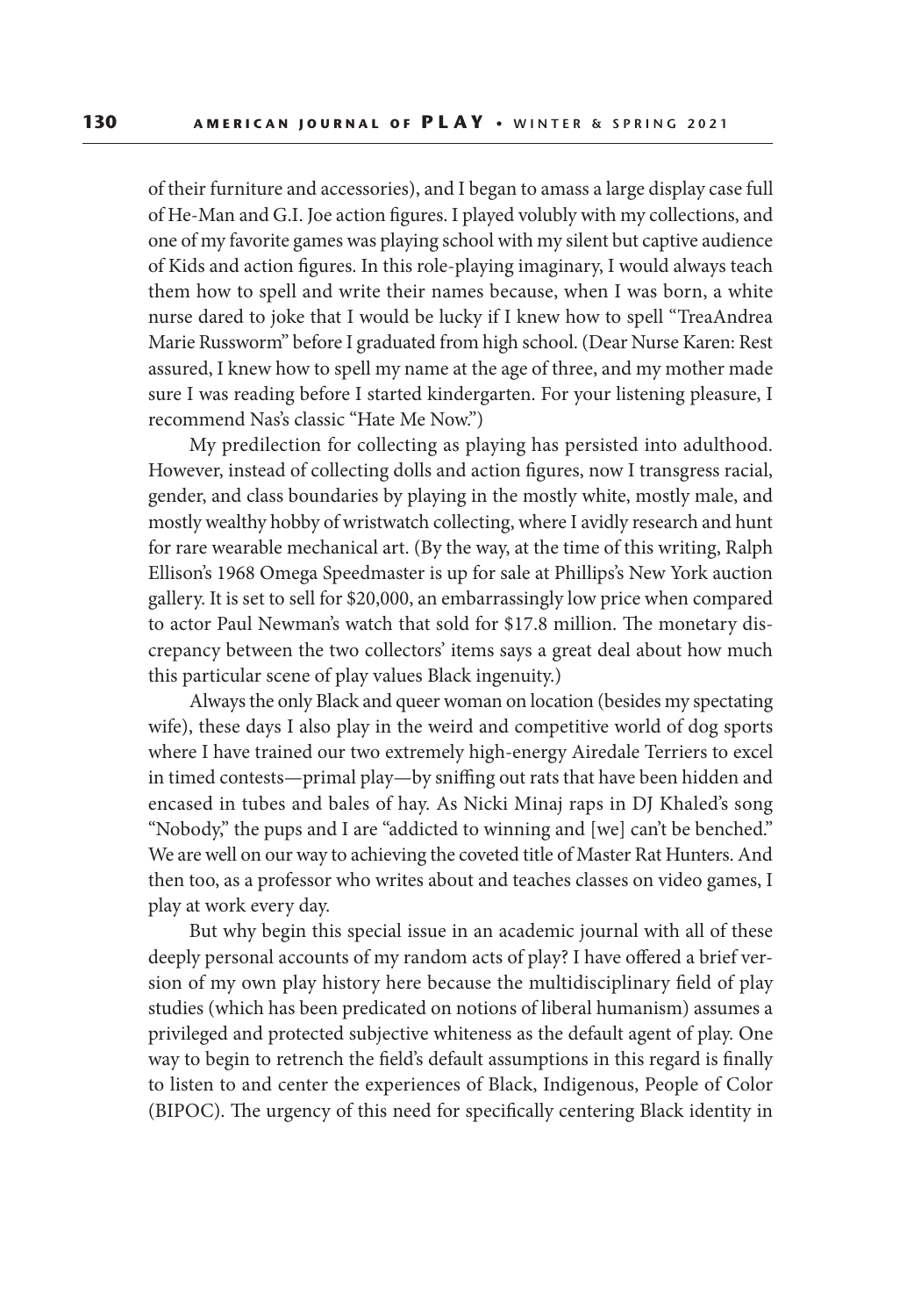play studies is perhaps underscored by the fact that the first issue dedicated to Black identity and play in the journal's history is also a double issue that includes five interviews, an extended conversation, and seven articles. The contributions in this special issue stand in stark contrast to a play studies canon that has never been even marginally self-reflexive about its racial and cultural exclusions (Piaget 1962; Huizinga 1955; Caillois 1961; Winnicott 1971). Contemporary theories and scholarship about play and games have been plagued by similar practices of exclusion when it comes to race (Sutton-Smith 1997; Salen and Zimmerman 2004; Juul 2005; Bogost 2016; Sicart 2014). Then, too, as I have written elsewhere, there are ways in which mainstream play practices have been intentionally misogynistic, homophobic, and overtly committed to reanimating white supremacy (Russworm 2018a).

Despite the evident gross limitations in this field's history, expansive and ever-changing understandings of play have been central to intraracial and global understandings of Black life. For example, in "The Problem of Amusement" (originally published in 1897) W. E. B. Du Bois argued that play and amusement should never be dismissed as frivolity, as vice, as morally corruptive (Du Bois 2011). On the contrary, as Du Bois envisioned, amusement and play were absolutely fundamental to Black progress, health, and wellness; intentionally excluding play in Black communal spaces and in the wider context of American life was not only a problem of increasing concern at the dawn of the twentieth century, such practices were patently detrimental to Black individual and collective survival. Du Bois adamantly defended any activity that contributed to nonwork-related pleasure, including dancing, playing cards, going to the theater, drinking, smoking, singing, kissing, playing football, and excelling at billiards. The "problem" Du Bois perceptively sought to address was the way in which play had been relegated to or monitored by social institutions like schools and the Black church. Du Bois also directly criticized structural and systemic preclusions of Black play by noting that Black Americans continued to face "exclusion from the public amusements of most great cities" (134). As Du Bois concluded in this important but lesser known essay, restricting play compromises "the natural joyousness and pleasure-seeking" that are critical for Black people to live a life in balance (136).

Black play framed by Du Bois as amusement, pleasure, and joy—the very components of what he deemed "a people's recreation"—has been dynamically advanced by scholars who have been writing about Blackness and diffuse notions of play across a variety of fields. Simply put: play studies is late to the party when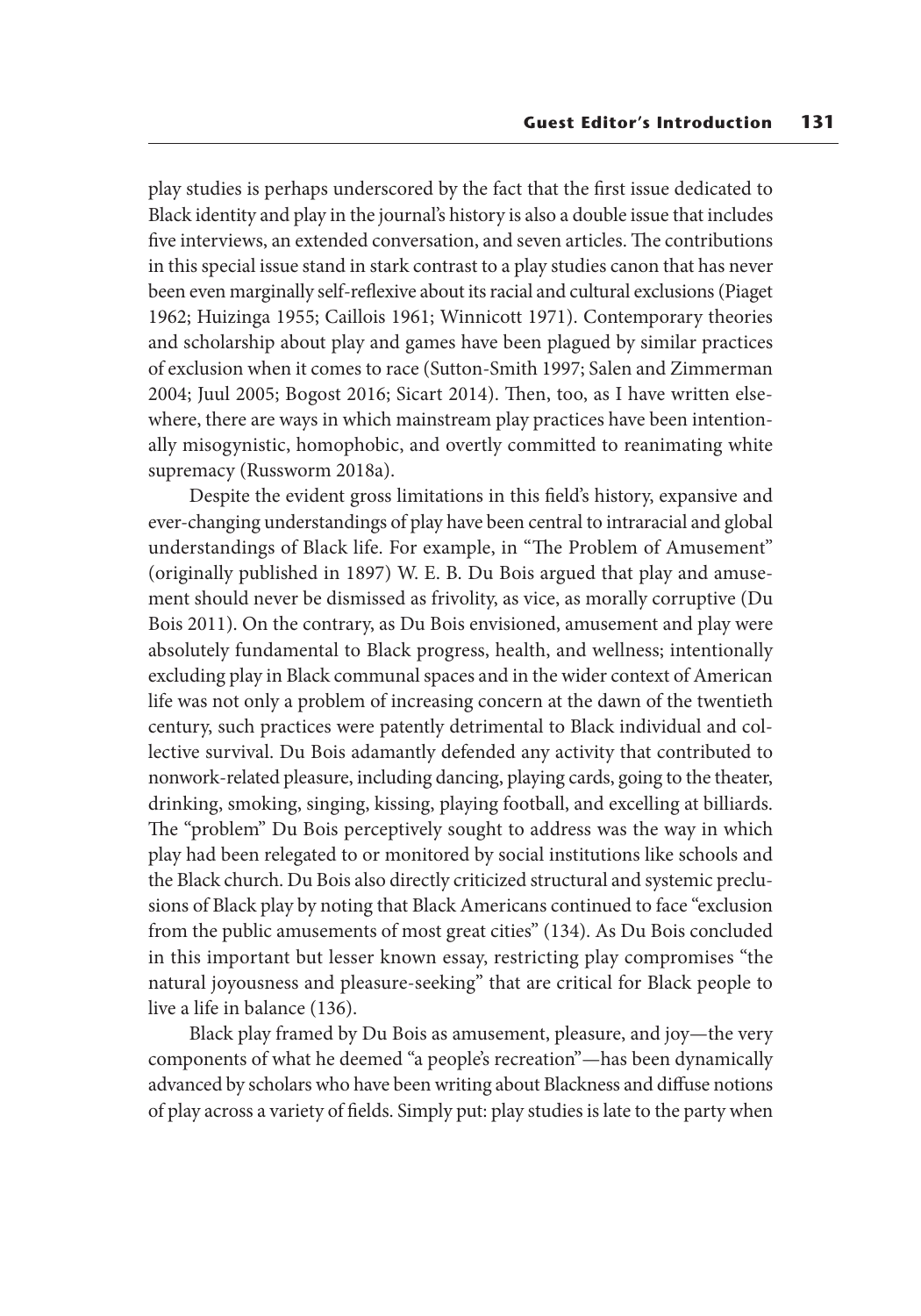it comes to centering Black identity. Specifically, scholarly studies of Black early childhood development (Weinberger and Starkley 1994), studies of Black humor and satire (Haggins 2007), histories of Black players in organized sports (Wiggins and Miller 2003; Sheppard 2020), and explorations of Black media production, reception, and fandom (Warner 2015) are imminently relevant but remain unengaged in studies of play. Similarly, even the work of scholars who directly write about Blackness, play, and games remain in the margins of citational practice (Everett 2009; Gray 2014; Murray 2017; Russworm and Blackmon 2020; Brock 2020; Trammell 2020).

Just as Du Bois was concerned about the ways in which Black play might be policed and prohibited, several of the articles in this issue grapple with the ways in which play has been used to subjugate Blackness. In this regard, we need not look far to discern how both the theorization and practice of play has been marked by what Franz Fanon (1967) would have described as the "fact of Blackness" or what Saidiya Hartman (2008) has called the "the afterlife of slavery." That is, since Black identity continues to function as a "pejorative social inscription" that seems to justify "alienation and exclusion" (Russworm 2019), playing while Black can be life threatening. Evidence of the inequities that inform the social and structural barriers to Black play include the instances in the United States when police have killed Black children who were playing (Tamir Rice, age twelve); the time when a Black cosplayer was murdered while carrying a decorative sword (Darrien Hunt, age twenty-two); the viral videos of Black pool parties, birthday parties, and cookouts interrupted by gatekeeping bystanders; the practices of a school-to-prison pipeline where Black children are more likely to have their recess breaks replaced by in-school detention; the many times over when Black adults are forcibly and violently excluded from fan conventions and other adult play spaces; and the effects of the COVID-19 global pandemic, which rages on as I write and continues to exacerbate inequities and complicate any notions of play as safe and carefree.

While such barriers and contexts are importantly explicated throughout this special issue, so too are the contravening accounts of Black people playing creatively and disruptively in spite of systemic oppression. The contributors importantly and urgently reframe Blackness and play in light of all the surprisingly hopeful, ingenious, and joyful accounts that also define the intersection of Black identity and play. From linguistic play, jumping double Dutch, playing the dozens, and hosting dance parties to Spades tournaments, memes on Twitter, and modding video games, the forms, methods, and tools that comprise Black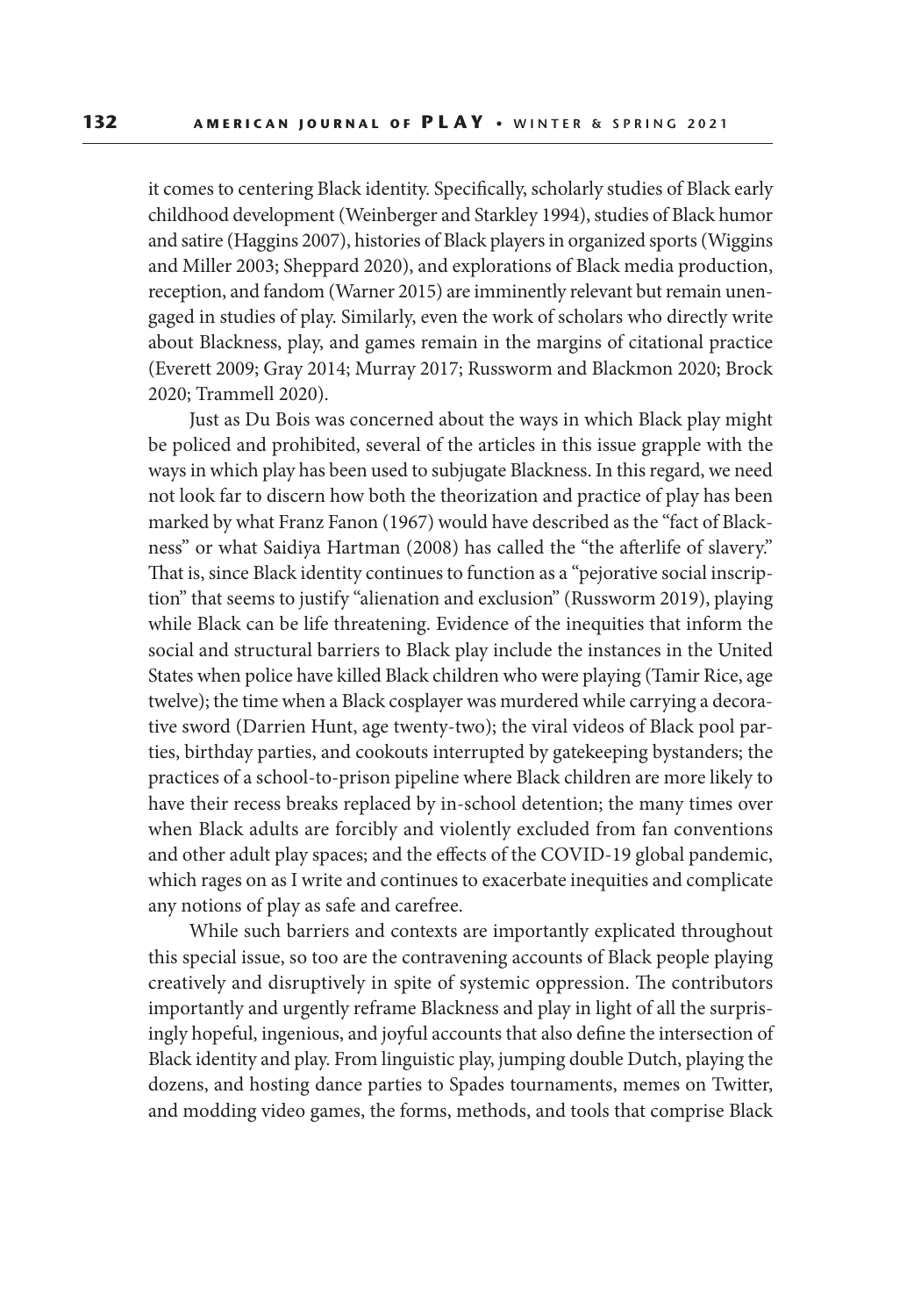play are infinite. The more complete account of the state of Blackness at play is expansive and generative in ways that stretch beyond imagination.

The ways in which this special issue frames a constant tension between perils of Blackness at play, on the one hand, and pleasures of Blackness at play, on the other, warrant a concluding explanation of the use of the word "Blackness" here. Throughout this introduction I have mostly used Blackness and Black identity synonymously, but "Blackness" is more fluid than a single racial, national, or cultural categorization. The term has most recently been framed in Black studies and scholarship on media aesthetics as a global designation of the Black Diaspora, "a liberatory formation" that is deliberately intended to subvert "white supremacist systems that seek to restrict the movement of Black bodies, silence Black voices, and quell Black thought" (Wade 2017, 36). Hence, the use of the term Blackness in these pages also implies that there is no essential Black subjectivity—thus unnerving and expanding our conceptions of the social construction of race. Reframed in this special issue, then, Blackness at play is "an immense and defiant joy" (Perry 2020, n.p.) that portends to decenter the (white) elephant on the play studies' playground.

## **REFERENCES**

- Bogost, Ian. 2016. *Play Anything: The Pleasure of Limits, the Uses of Boredom, and the Secret of Games*.
- Brock, Jr., André. 2020. *Distributed Blackness: African American Cybercultures*.
- Bryan, Nathaniel. 2020. "Shaking the *bad boys*: Troubling the Criminalization of Black Boys' Childhood Play, Hegemonic White Masculinity and Femininity, and the *school playground-to-prison pipeline*." *Race Ethnicity and Education* 23:673–92. Caillois, Roger. 1961. *Man, Play, and Games*.
- Cramer, Lauren McLeod, and Alessandra Raengo. 2017. "Freeing Black Codes: *liquid blackness* Plays the Jazz Ensemble." *The Black Scholar* 47:8–21.
- Du Bois, W. E. B. 2011. *The Sociological Souls of Black Folk: Essays by W.E.B. Du Bois*. Edited by Robert Wortham.

Everett, Anna. 2009. *Digital Diaspora: A Race for Cyberspace*.

- Fanon, Frantz. 1967. *Black Skin, White Masks*.
- Gray, Kishonna L. 2014. *Race, Gender, and Deviance in Xbox Live: Theoretical Perspectives from the Virtual Margins*.
- Green, Salaam. 2018. "Anti-Blackness in Preschool Classrooms: Combatting Conditioning Early to Save Our Kids." *Black Youth Project* (blog). http://blackyouthproject.com/ anti-blackness-preschool-classrooms-combatting-conditioning-early-save-kids/.